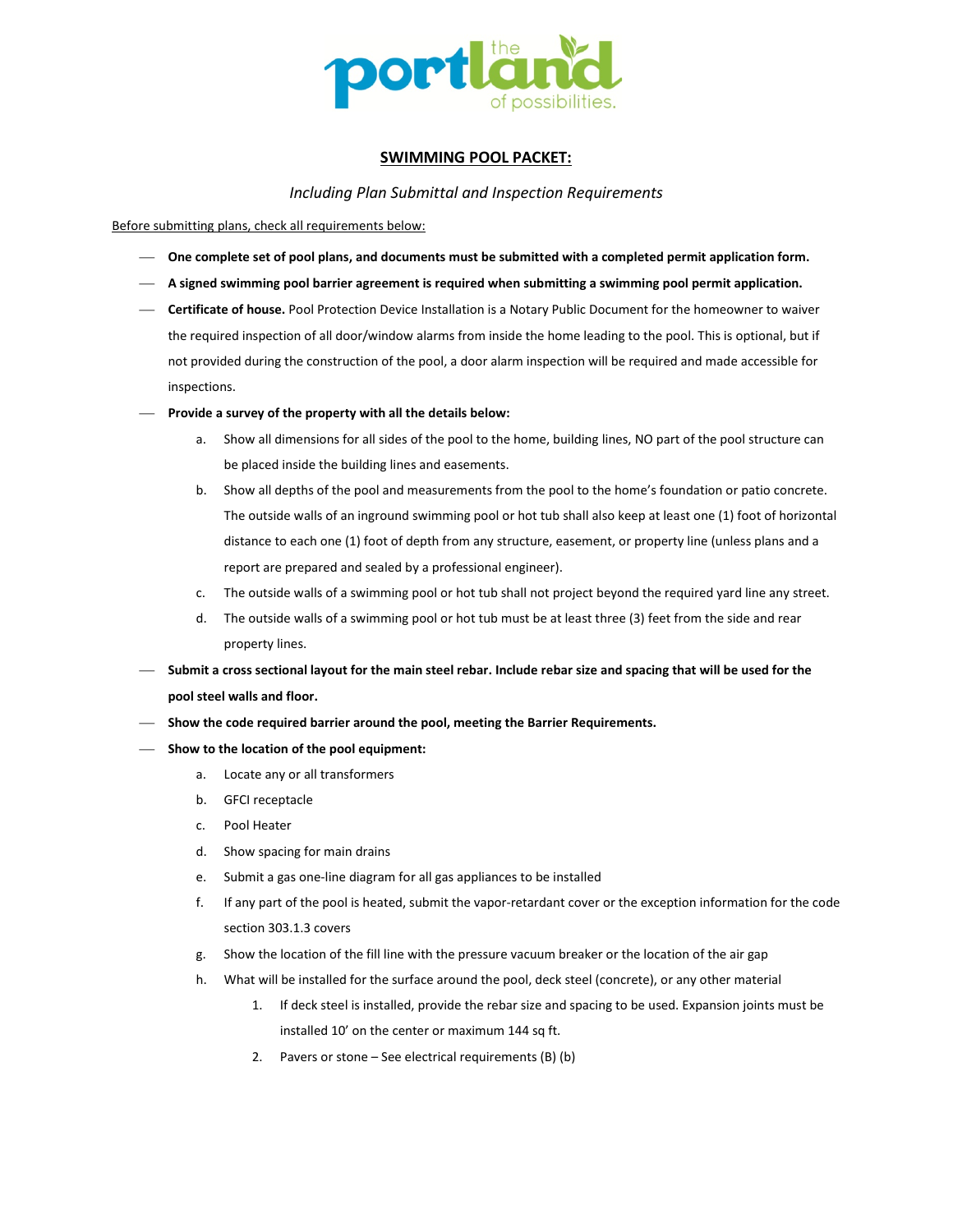

# **ELECTRICAL REQUIREMENTS:**

- 1. No receptacles within 6' feet of pool or install a permanent fence or barrier
- 2. Equipotential Bonding required per NEC 680.26 see drawings
	- a. Concrete rebar 360 degrees around the pool Equipotential bonding must extend 3 ft. beyond the inside of the pool wall – NEC 680.26 (B)  $(2)$
	- b. Solid #8, 18-24 inches from the waters edge attachment grid around the pool with a minimum 4 connections evenly distributed around the pool. Equipotential bonding of perimeter surfaces alternative means – copper conductor 680.26 (B) (2) (b)
	- c. Minimum of one receptable within 20' of pool and all receptables within 20' GFCI protected
	- d. Existing light fixtures within 5 feet of pool wall must be minimum 5 feet above pool surface and rigidly attached to existing structure and GFCI protected
	- e. Switches located minimum of 5 feet from wall of pool or permanent fence or barrier must be installed
	- f. Overhead wiring. Per 2017 NEC 680.9
	- g. Underground conduit burial depth per 2017 NEC Table 300.5 and show location of transformers
	- h. Underground ferrous conduit has corrosion protection per 2017 NEC 680.14
	- i. No underground wiring within 5 feet of pool wall, unless supplying pool equipment and installed within rigid metal conduit, IMC or PVC conduit
	- j. Wet-niche light fixtures located a minimum 18" below normal water level top of fixture lens
	- k. Brass or other approved corrosive-resistance metal must be used for wet-niche fixtures
	- l. All metallic parts of fittings attached to pool structure, pool motors, pool covers, pool fencing and all metallic parts within 5 feet of pool are bonded with #8 solid copper conductor
	- m. Connectors for bonding are pressure connectors or clamps of brass or any other corrosion-resistant metal
	- n. Wet-niche fixture(s), motor panel(s) equipment grounding conductor's sizer per 2017 NEC Table 250.122
	- o. All exterior sub-panels have proper working clearance, wide as the equipment and 36" in front

### **PLUMBING REQUIREMENTS:**

- 1. All closed system (low pressure) PVC water piping tested at 35 psi with no leaks
- 2. Pressure vacuum breaker installed at fill line unless air gap is used
- 3. If pool heater is installed or any other gas appliances such as BBQ grills and fire pits; a one-line diagram must be submitted show gas pipe size, valves, tracer wire, and regulators

# **FENCE BARRIER OPTIONS – Chapter 3, 2015 ISPSC:**

- 1. Swimming pool covers must include all manufacturer documents, electrical and installation instructions
- 2. 48" minimum to top of fence
- 3. 2" maximum clearance at bottom to natural grade, 4" of solid surface
- 4. If horizontal members less than 45" apart, then maximum opening in barrier may be 4"
- 5. If horizontal members greater than 45" apart, then maximum opening in barrier may be 4"
- 6. Pedestrian gates open away from pool with latch 54" above the bottom of the gate and be self-closing and selflatching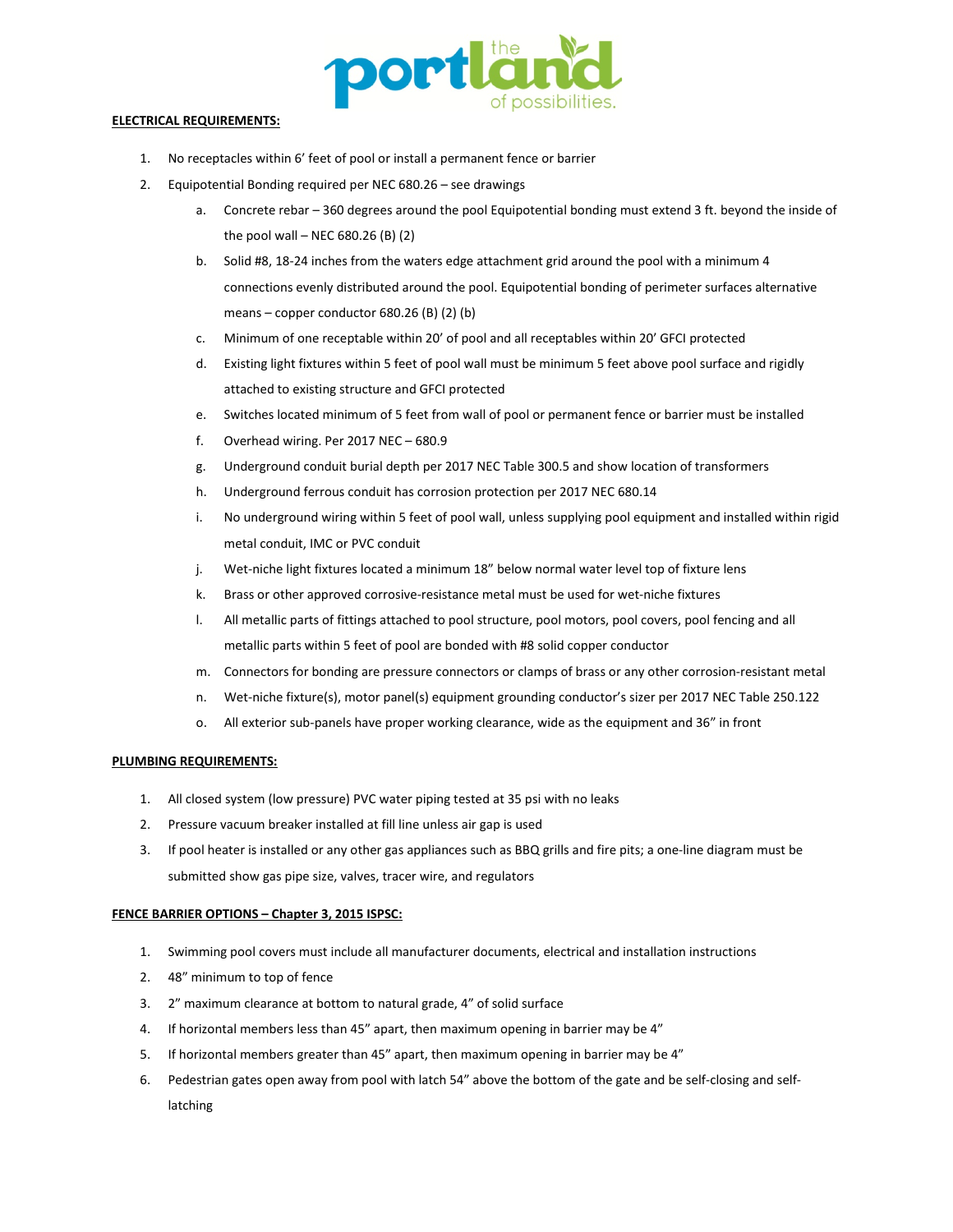

7. If pedestrian gate latch is less than 54", must be on pool side 3" minimum below top of fence and gate, and barrier shall have no openings greater than ½ within 18" minimum of latch

The City of Portland will contact the pool builder upon approval of pool permit application.

Plumbing and electrical permit must be obtained **PRIOR** to the issuance of the pool permit and prior to starting any work.

Plumbing and electrical permit fees are separate from the pool application fee.

The permit holder is responsible for requesting and completing all required inspections.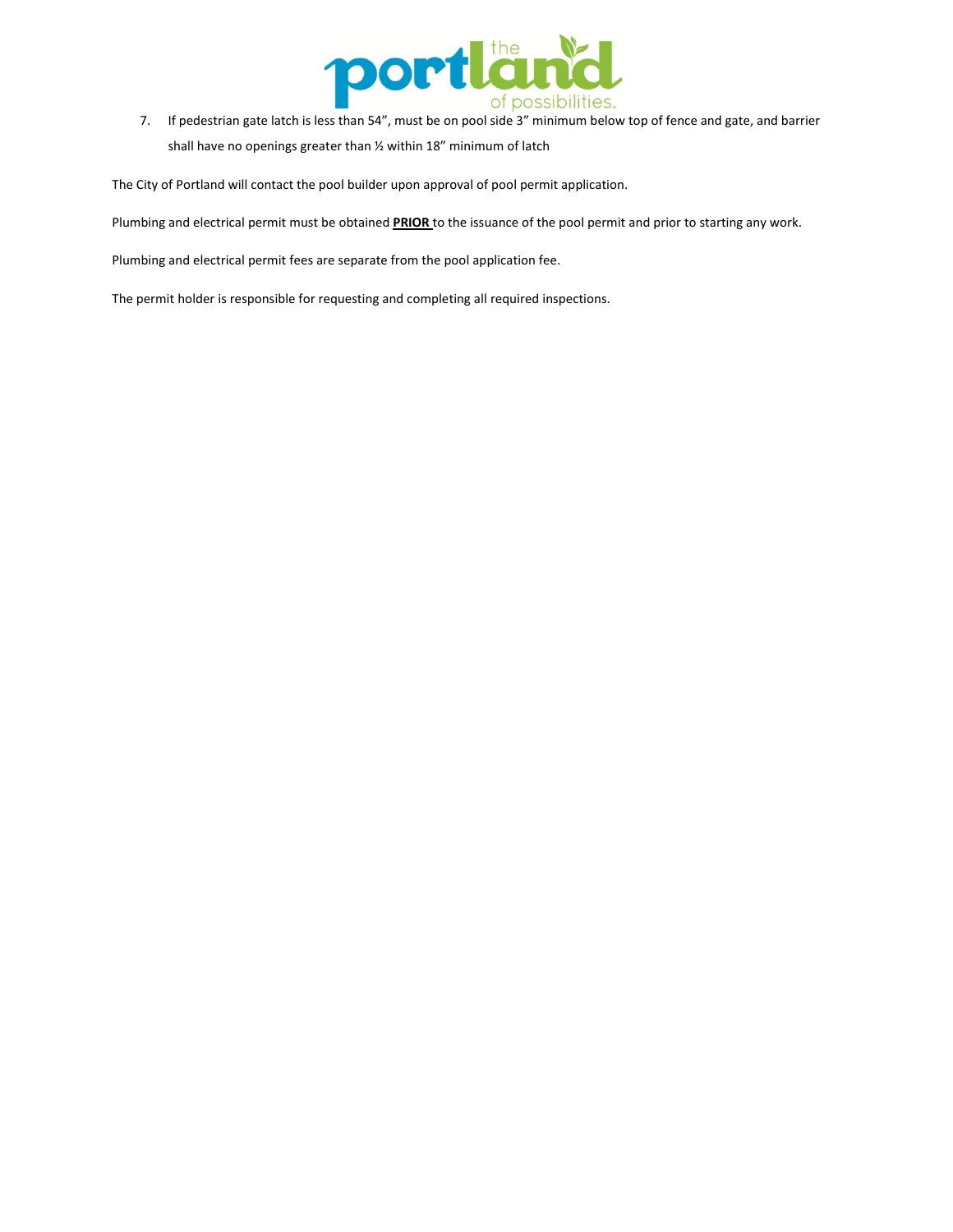

#### **NOTICE TO ALL SWIMMING POOL/SPA CONTRACTORS AND HOMEOWNERS**

The 2015 International swimming Pool and Spa Code requires that swimming pools and spas be surrounded by a codeapproved barrier. These requirements are intended to provide protection against potential drowning and near drowning by restricting access to swimming pools and spas. When the walls of the house are a part of the barrier, all doors in a wall of a dwelling that provides direct access to the pool/spa area must satisfy the barrier requirements. This means that the doors must be fitted with a code approved audible alarm. For the building inspector to verify that affected doors meet the barrier requirements the building inspector must have access to the interior of the house. This requires that the homeowner or the homeowner's agent be present when the inspection is performed.

All doors with direct access to the pool through that wall shall be equipped with an alarm which produces an audible warning when the door and its screen, if present, are opened. The alarm shall sound continuously for a minimum of 30 seconds immediately after the door is opened and be capable of being heard throughout the house and during normal household activities. The alarm shall automatically reset under all conditions. The alarm shall be equipped with a manual means, such as a touchpad or switch, to temporarily deactivate the alarm for a single opening. Such deactivation shall last for not more than 15 seconds. The deactivation switch(es) shall be located at least 54" inches above the threshold of the door.

The City of Portland offers the homeowners an option to this code requirement. The homeowner may choose to complete a CERTIFICATION OF HOUSE-POOL PROTECTION DEVICE INSTALLATION FORM. This form must be completed in full, and the original must be on file with the Building Officials Office prior to the pool contractor requesting the pool steel/bonding inspection or made available to the inspector at the time of inspection. The building inspector will accept this form in lieu of the interior inspection. If the pool steel/bonding inspection is requested and the form is not on file or available, access to the house is necessary, but if not provided, the pool contractor will fail the final inspection and the pool cannot be used until it passes the inspection.

By completing and returning the attached form, the Building Inspector will be able to provide the pool steel/bonding inspection without entering the house to verify door barrier compliance. It is the homeowners' option to have the protection devices inspected rather than use this form. By using the form, the homeowner accepts responsibility of complying with the City of Portland code requirements as evidenced by the execution of the form. To use the form the homeowner should proceed as follows.

Legibly print your name, address, initial the options(s) used for complying with the City of Portland code requirements. Sign and date the document before a notary Public (The Notary Public will complete the remainder of the form). Return the completed and notarized form to the Building Inspections department located at 1101 Moore Ave. Portland, Texas 78374.

It is recommended that the homeowner and the pool contractor communicate regarding the use of this form and the timing of inspections. Forms are available from permit technician at the time the application is submitted. If you have any questions, please feel free to contact Jody Poth, Building Official at 361-777-4556 or by email at jody.poth@portlandtx.gov.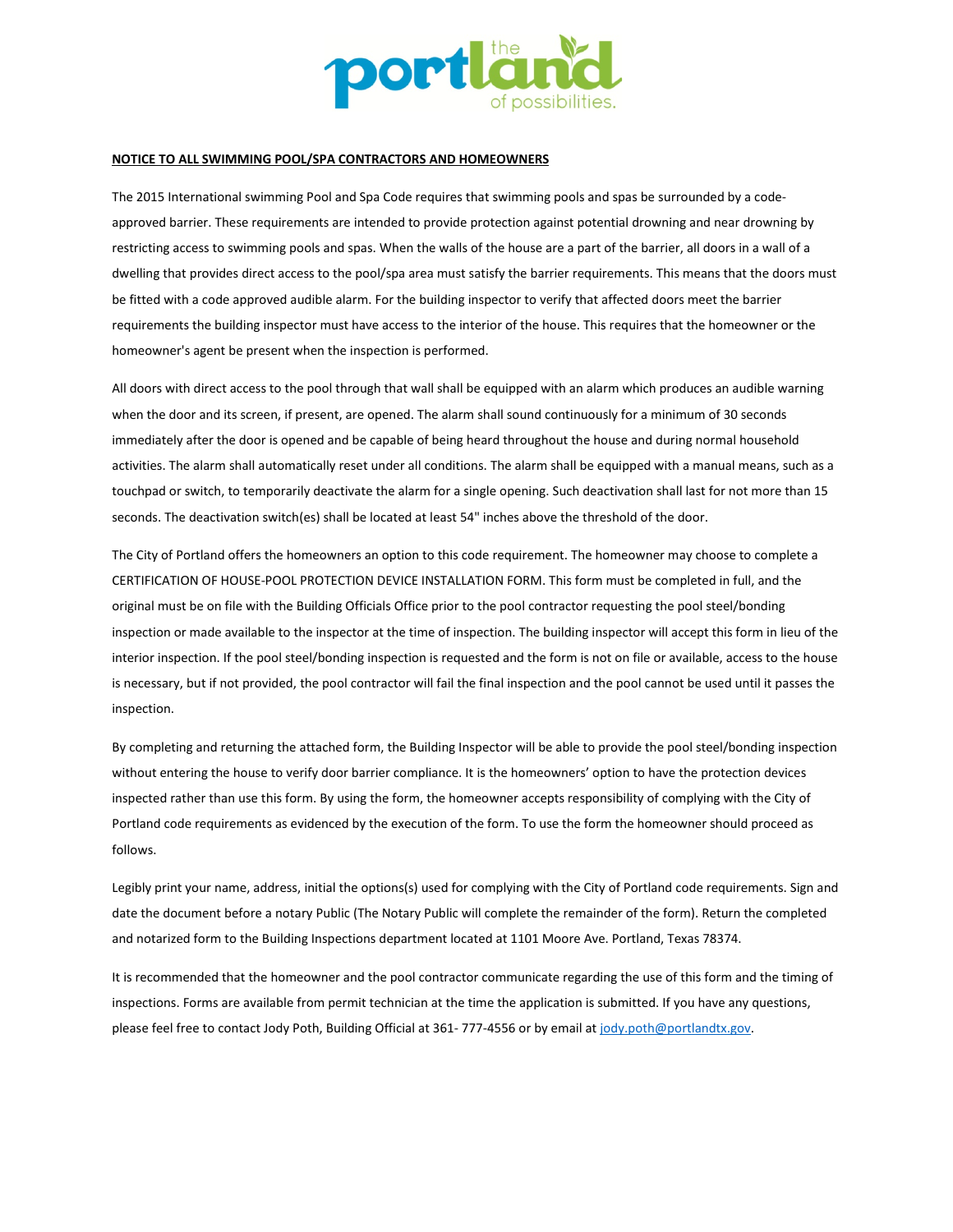

# **SWIMMING POOL PRE-CONSTRUCTION INFORMATION GENERAL INFORMATION**

GENERAL INFORMATION:

The City of Portland has adopted the 2015 ISPSC and the 2017 NEC.

The address MUST be posted at the job site for the duration of the project. If the address is not posted, the inspection will be put on hold until it is posted and visible form the street.

A copy of the APPROVED PLANS and a copy of the PERMIT must be posted at the job site for the duration of the project.

DO NOT make changes to the approved plans without approval from the city. Aluminum wiring CANNOT be used for branch circuits.

All contractors must register with the City of Portland and provide proof of liability insurance listing the City of Portland as a certificate holder.

BEFORE CONCRETE IS POURED: An inspection must be scheduled and passed. An approved wash out area must be onsite, or trucks must have a washout system.

Contractors must have licensed workers and place cards on the vehicles.

An enclosure inspection MUST be scheduled and passed BEFORE WATER CAN BE PLACED IN POOL.

#### INSPECTIONS:

If an inspection is requested by 4:00 pm the inspection will usually be conducted the following business day, between 8:00 and 3:30 pm SCHEDULE PERMITTING. The city of Portland does not do same day inspections. If an inspection is requested after 4:00 pm, the inspection will be conducted in two (2) business days. No set time can be given for inspections. When you call the office to schedule inspections you will need the permit number, address, and type of inspection. The only people that can call in the inspections are the ones who have been authorized by the contractor or license holder.

The inspector will leave a tag at the job site to let you know the result of the inspection. If you receive a GREEN TAG, the inspector passed the inspection, and you may proceed. If you receive a YELLOW TAG, you must make the corrections and call the office for a re-inspection. You have ten (10) days to call for re-inspections. If you do not call in within ten (10) days, the job will be stopped, and no more inspections will be conducted until the previous yellow tagged items have passed inspection.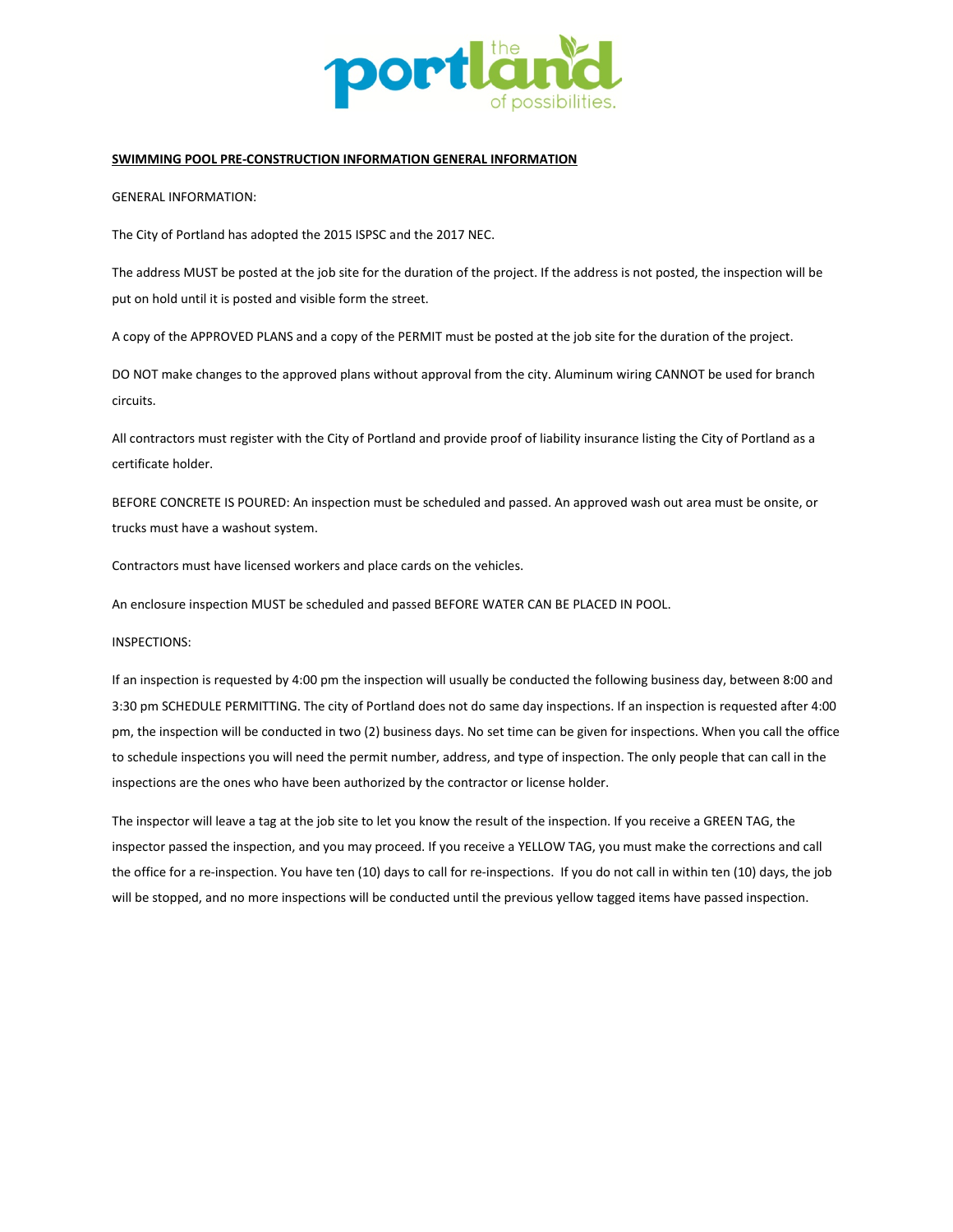

### City of Portland

### **Swimming Pool Agreement**

| I certify that I am the homeowner at |                                          |
|--------------------------------------|------------------------------------------|
| And the following pool company       | will be acting as the General Contractor |
| installing the pool.                 |                                          |

We both agree and understand the swimming pool barrier (fencing) will be installed in accordance with the 2015 International Swimming Pool and Spa Code Barrier requirements for swimming pools and be inspected before any water is put into the pool.

I understand that if any water is put into the pool before the barrier is place, inspected, and approved by the City of Portland, a citation will be issued to the General Contractor and homeowner for each day the violation is not in compliance. The amount of the citation per day is in accordance with City of Portland Code of Ordinances.

Attached to this agreement is a copy of the barrier requirements from the 2015 International Swimming Pool and Spa Code.

#### **Swimming Pool Finals Agreement:**

As the homeowner, I understand and agree that the swimming pool shall not be used until all final inspections for the swimming pool have passed.

As the pool contractor, I understand and agree that final inspections on the swimming pool must be scheduled as soon as the pool is completed, and the pool cannot be used by the homeowner until all finals have passed.

Printed Name of Homeowner: \_\_\_\_\_\_\_\_\_\_\_\_\_\_\_\_\_\_\_\_\_\_\_\_\_\_\_\_\_\_

Signature of Homeowner: **Example 20** 

Printed Name of General Contractor: \_\_\_\_\_\_\_\_\_\_\_\_\_\_\_\_\_\_\_\_\_\_\_\_\_\_\_\_\_\_\_\_\_\_

Signature of General Contractor: \_\_\_\_\_\_\_\_\_\_\_\_\_\_\_\_\_\_\_\_\_\_\_\_\_\_\_\_\_\_\_\_\_\_\_\_\_\_ Date: \_\_\_\_\_\_\_\_\_\_\_\_\_\_\_\_\_\_